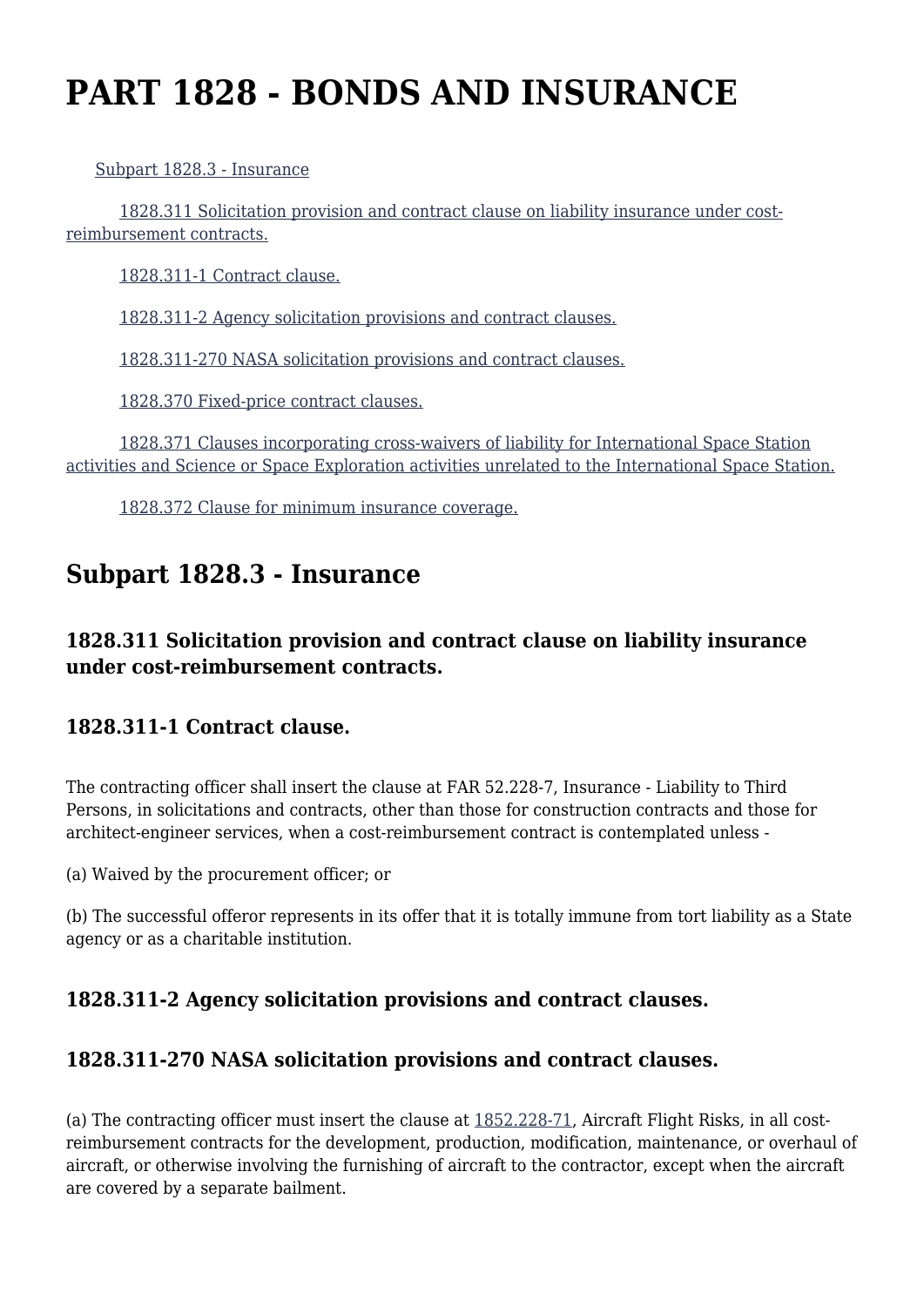(b) The contracting officer must insert the provision at [1852.228-80,](https://login.acquisition.gov/%5Brp:link:nfs-part-1852%5D#Section_1852_228_80_T48_60423441180) Insurance - Immunity from Tort Liability, in solicitations for research and development when a cost-reimbursement contract is contemplated.

(c) The contracting officer must insert FAR clause 52.228-7 and the associated clause at [1852.228-81,](https://login.acquisition.gov/%5Brp:link:nfs-part-1852%5D#Section_1852_228_81_T48_60423441181) Insurance - Partial Immunity From Tort Liability, when the successful offeror represents in its offer that the offeror is partially immune from tort liability as a State agency or as a charitable institution.

(d) The contracting officer must insert the clause at [1852.228-82](https://login.acquisition.gov/%5Brp:link:nfs-part-1852%5D#Section_1852_228_82_T48_60423441182), Insurance - Total Immunity From Tort Liability, when the successful offeror represents in its offer that the offeror is totally immune from tort liability as a State agency or as a charitable institution.

### **1828.370 Fixed-price contract clauses.**

(a) The contracting officer shall insert the clause at [1852.228-70,](https://login.acquisition.gov/%5Brp:link:nfs-part-1852%5D#Section_1852_228_70_T48_60423441175) Aircraft Ground and Flight Risk, in all negotiated fixed-price contracts for the development, production, modification, maintenance, or overhaul of aircraft, or otherwise involving the furnishing of aircraft to the contractor, except as provided in paragraph (b) of this section, unless the aircraft are covered by a separate bailment. See the clause preface for directions for modifying the clause to accommodate various circumstances.

(b) The Government need not assume the risk of aircraft damage, loss, or destruction as provided by the clause at [1852.228-70](https://login.acquisition.gov/%5Brp:link:nfs-part-1852%5D#Section_1852_228_70_T48_60423441175) if the best estimate of premium costs that would be included in the contract price for insurance coverage for such damage, loss, or destruction at any plant or facility is less than \$500. If it is determined not to assume this risk, the clause at [1852.228-70](https://login.acquisition.gov/%5Brp:link:nfs-part-1852%5D#Section_1852_228_70_T48_60423441175) shall not be made a part of the contract, and the cost of necessary insurance to be obtained by the contractor to cover this risk shall be considered in establishing the contract price. In such cases, however, if performance of the contract is expected to involve the flight of Government-furnished aircraft, the substance of the clause at [1852.228-71](https://login.acquisition.gov/%5Brp:link:nfs-part-1852%5D#Section_1852_228_71_T48_60423441176), Aircraft Flight Risks, suitably adapted for use in a fixedprice contract, shall be used.

(c) When the clause at [1852.228-70](https://login.acquisition.gov/%5Brp:link:nfs-part-1852%5D#Section_1852_228_70_T48_60423441175) is used, the term "Contractor's premises" shall be expressly defined in the contract Schedule and shall be limited to places where aircraft may be located during the performance of the contract. Contractor's premises may include, but are not limited to, those owned or leased by the contractor or those for which the contractor has a permit, license, or other right of use either exclusively or jointly with others, including Government airfields.

#### **1828.371 Clauses incorporating cross-waivers of liability for International Space Station activities and Science or Space Exploration activities unrelated to the International Space Station.**

(a) In contracts covering International Space Station activities, or Science or Space Exploration activities unrelated to the International Space Station that involve a launch, NASA shall require the contractor to agree to waive all claims against any entity or person defined in the clause based on damage arising out of Protected Space Operations. This cross-waiver shall apply only if the person, entity, or property causing the damage is involved in Protected Space Operations and the person, entity, or property damaged is damaged by virtue of its involvement in Protected Space Operations. The cross-waivers will require the contractor to extend the cross-waiver provisions to their subcontractors at any tier and related entities ensuring those subcontractors and related entities